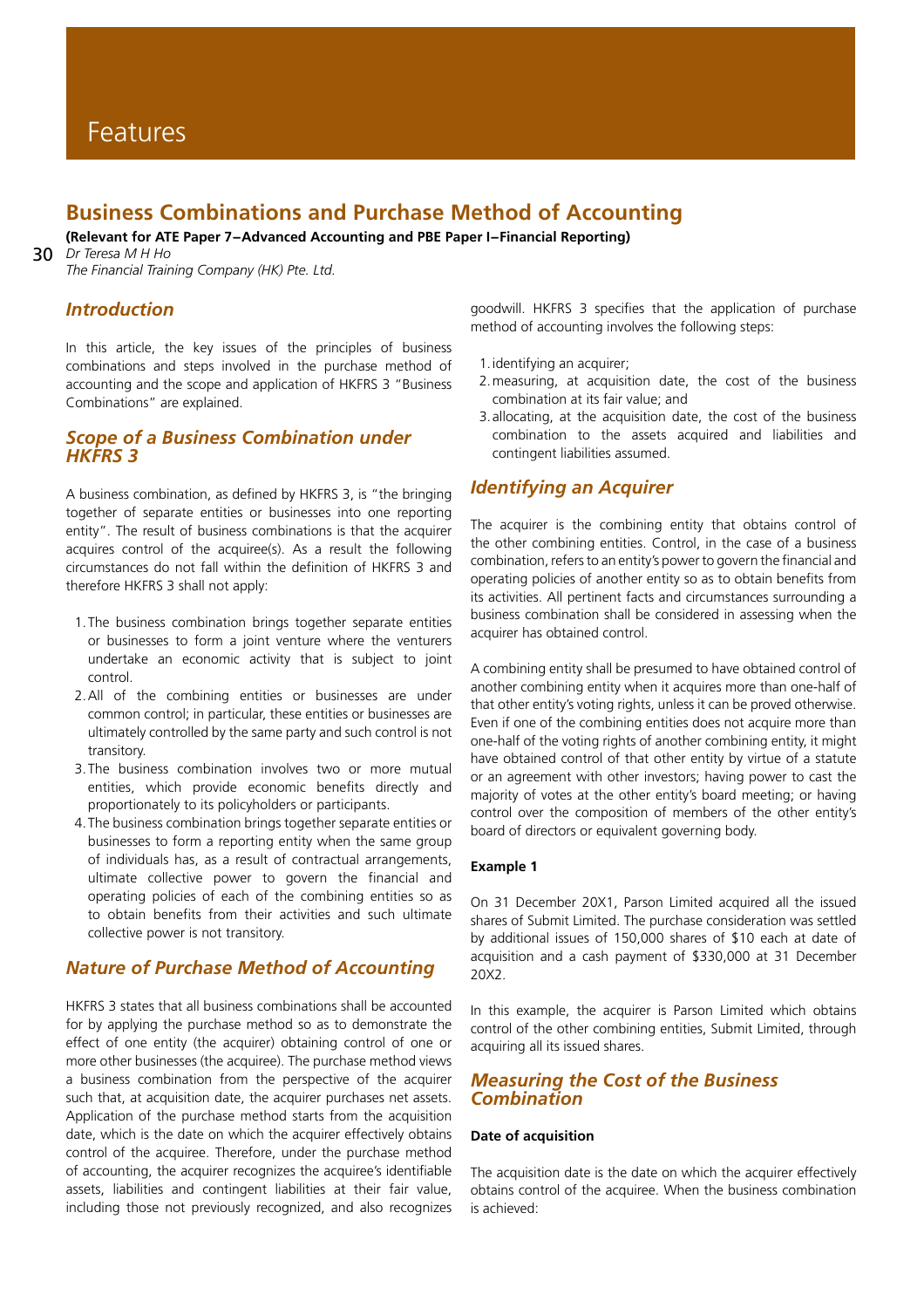- 1.through a single exchange transaction; the date of exchange coincides with the acquisition date. In the case of Example 1, the dates of both acquisition and of exchange fall in the same date, 31 December 20X1, when Parson Limited acquired all the equity interests of Submit Limited.
- 2.in stages by successive share purchases, the date of exchange is the date of each exchange transaction while the acquisition date is the date on which the acquirer obtains control of the acquiree.

#### **Recognition of identifiable assets and liabilities**

The acquirer shall recognize separately the acquiree's identifiable assets, liabilities and contingent liabilities at the acquisition date only if at that date their fair value can be measured reliably and it is probable that:

- 1.any associated future economic benefits will flow to the acquirer for an asset other than an intangible asset.
- 2.an outflow of resources embodying economic benefits will be required to settle the obligation for a liability other than a contingent liability.

## **Measuring the cost of the business combination at the acquisition date**

The cost of the combination is the aggregate cost of the individual transactions. Assets given and liabilities incurred or assumed by the acquirer in exchange for control of the acquiree are to be measured at their fair values at the date of exchange.

#### **Example 2**

Using the information in Example 1, extracts from the balance sheet of Submit Limited as at 31 December 20X1 (prior to the business combination) were as follows:

| Property, plant and equipment  | 3,600,000 |
|--------------------------------|-----------|
| Trade and other receivables    | 1,000,000 |
| Total assets                   | 4,600,000 |
| Ordinary shares capital @ \$10 | 1,000,000 |
| Share premium                  | 700,000   |
| Retained earnings              | 1,400,000 |
| Long-term loan                 | 1,000,000 |
| Trade and other payables       | 500,000   |
| Total equity and liabilities   | 4,600,000 |

The following information is also available:

- (a) The market value of the ordinary shares of Parson Limited at 31 December 20X1 was \$25 per share.
- (b) The discount rate for calculating the present value of the deferred consideration is 10%.
- (c) Both companies have a year end of 31 December 20X1 and apply same accounting policies for all assets and liabilities.
- (d) The out-of-pocket costs of the business combination paid by Parson Limited were:
	- 31  $\sim$ (i) Consultancy fees to professional accountant 105,000 legal advisor, valuers, etc. (ii) Legal fees related to business combination 65,000 170,000

The journal entries to record the cost of the business combination at the acquisition date are:

Dr. Investment in Submit Limited

|                                                                 | $($25 \times 150,000)$ | \$3,750,000 |             |
|-----------------------------------------------------------------|------------------------|-------------|-------------|
| Cr.                                                             | Share capital          |             | \$1,500,000 |
| Cr.                                                             | Share premium          |             | \$2,250,000 |
| To record the additional issues of equity shares as part of the |                        |             |             |
| purchase consideration for the acquisition of Submit Limited.   |                        |             |             |

Dr. Investment in Submit Limited

| $($ \$330,000/ $(1+10\%)$                              | \$300,000 |  |
|--------------------------------------------------------|-----------|--|
| Dr. Finance costs accrued                              | \$30,000  |  |
| Cr. Deferred considerations payable                    | \$330,000 |  |
| To record the deferred payment as part of the purchase |           |  |
| consideration for the acquisition of Submit Limited.   |           |  |

Dr. Investment in Submit Limited \$170,000 Cr. Cash \$170,000 To record the payment of out-of-pocket costs incurred in the acquisition of Submit Limited that are directly attributable to the acquisition and are recognized as an investment cost.

## **Adjustments to the cost of a business combination contingent on future events**

When a business combination agreement provides for an adjustment to the cost of the combination contingent on future events (for example, costs contingent on a specified level of profit in future periods) the acquirer shall include the amount of that adjustment in the cost of the combination at the acquisition date if the adjustment is probable and can be measured reliably. If the future events do not occur or the estimate needs to be revised, the cost of the business combination shall be adjusted accordingly.

## *Allocating the Cost of the Business Combination to the Acquiree's Assets and Liabilities*

## **At date of business combination**

In accordance with HKFRS 3, the acquirer is required to allocate the cost of a business combination by recognising the acquiree's identifiable assets, liabilities and contingent liabilities at their fair values at the acquisition date, except for non-current assets held for sale and discontinued operations, which shall be recognized at fair value less costs to sell.